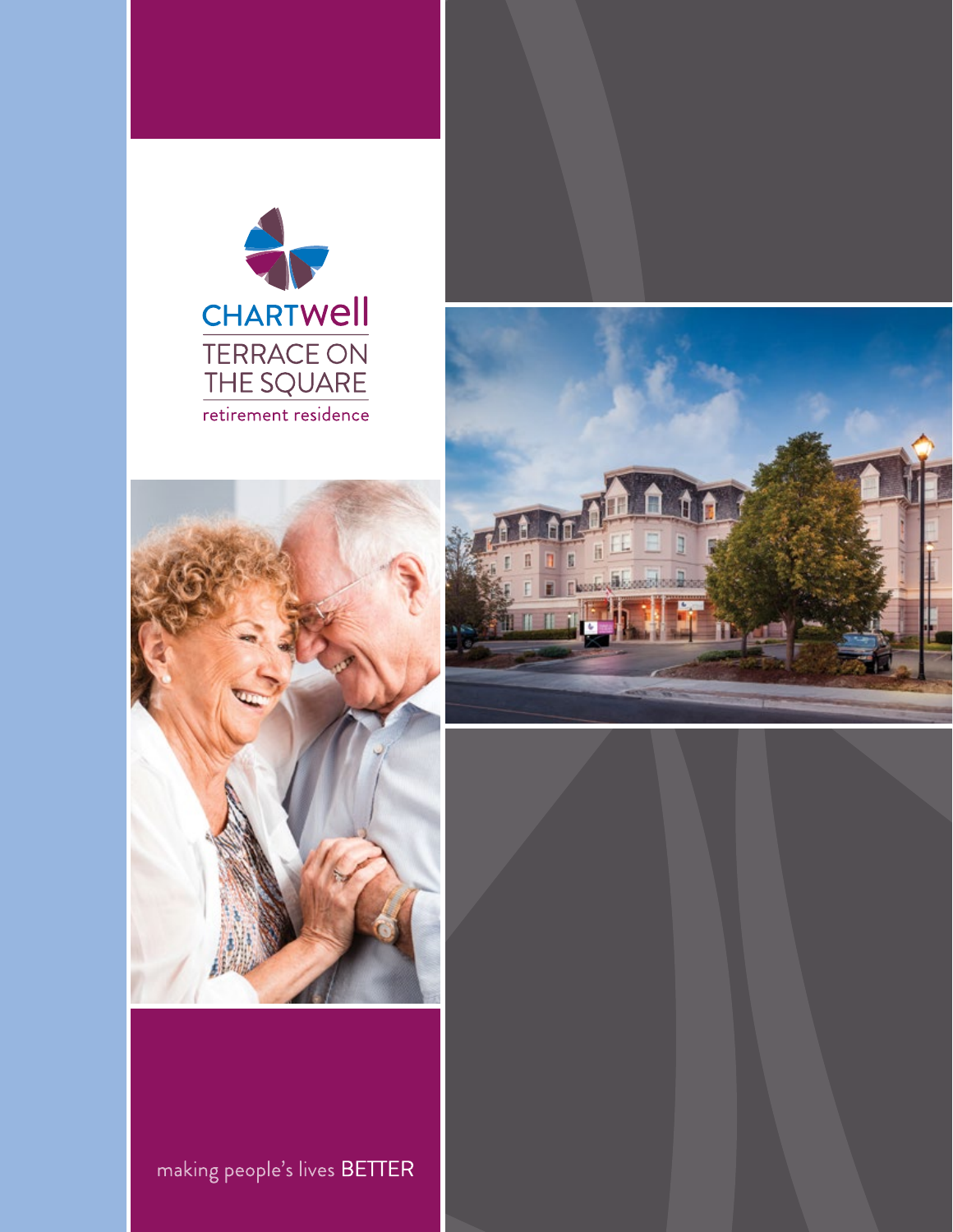

### PART OF OUR LOCAL COMMUNITY SINCE 1999

Chartwell Terrace on the Square is an independent supportive living retirement residence in uptown Waterloo. Our conveniently located retirement community provides a comforting atmosphere where you'll feel at-home, thanks to bright and open amenities. Just look at our famous great room, which overlooks beautiful views of our greenspaces and gardens!

Located in Waterloo's uptown neighbourhood, our retirement residence is within minutes from

the community's rich heritage spots like the Earth Sciences museum or the Canadian Clay and Glass Gallery. Nearby you'll also find trendy restaurants and breweries, local supermarkets, and parks like Waterloo Park or Victoria Park. We're also close to Grand River Hospital. Public transit is accessible from our building, and we offer transport services too.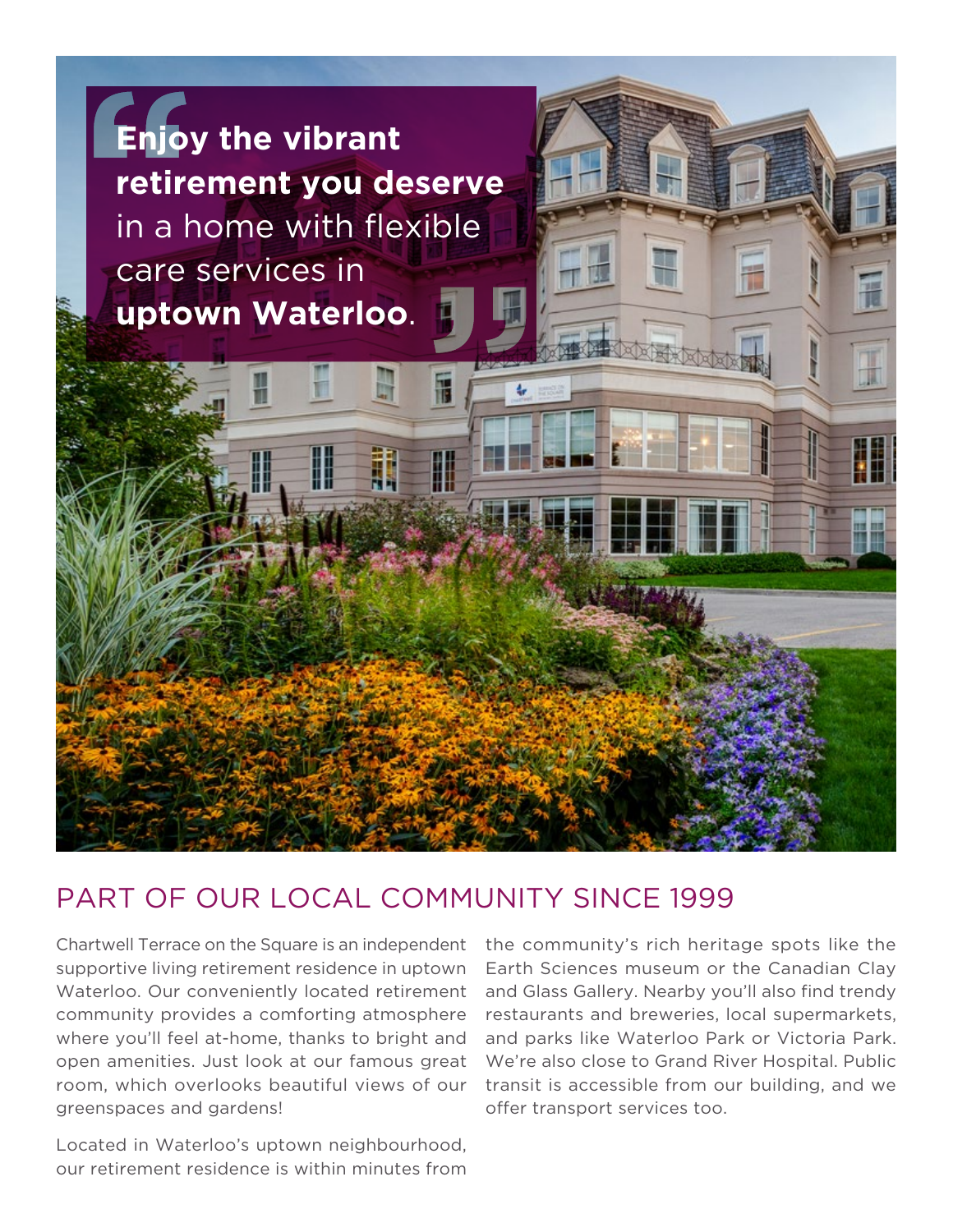## OUR UNIQUE LIFESTYLE

With an impressive choice of amenities and activities, including a lovely dining room overlooking greenery, a fitness room that hosts our popular Rhythm 'n' Moves exercise classes and many more, we make it easy to make new friends—and connect with old ones. For our culinary lovers, we offer activities centred around food in addition to our tasty and nutritious dining room options.

Whether you choose our modern and bright studio or one-bedroom suite, we'll take care of you. With access to three meals a day in our dining room and weekly housekeeping, you can focus on what brings you comfort and contentment. As your needs evolve, so do our services, including medication management, assistance with your morning or evening routine, and even 24-hour on-site nursing for individuals who need more daily support to live well.

### Explore our Living at Chartwell brochure to learn more about dining, lifestyle activities and personalized care services.









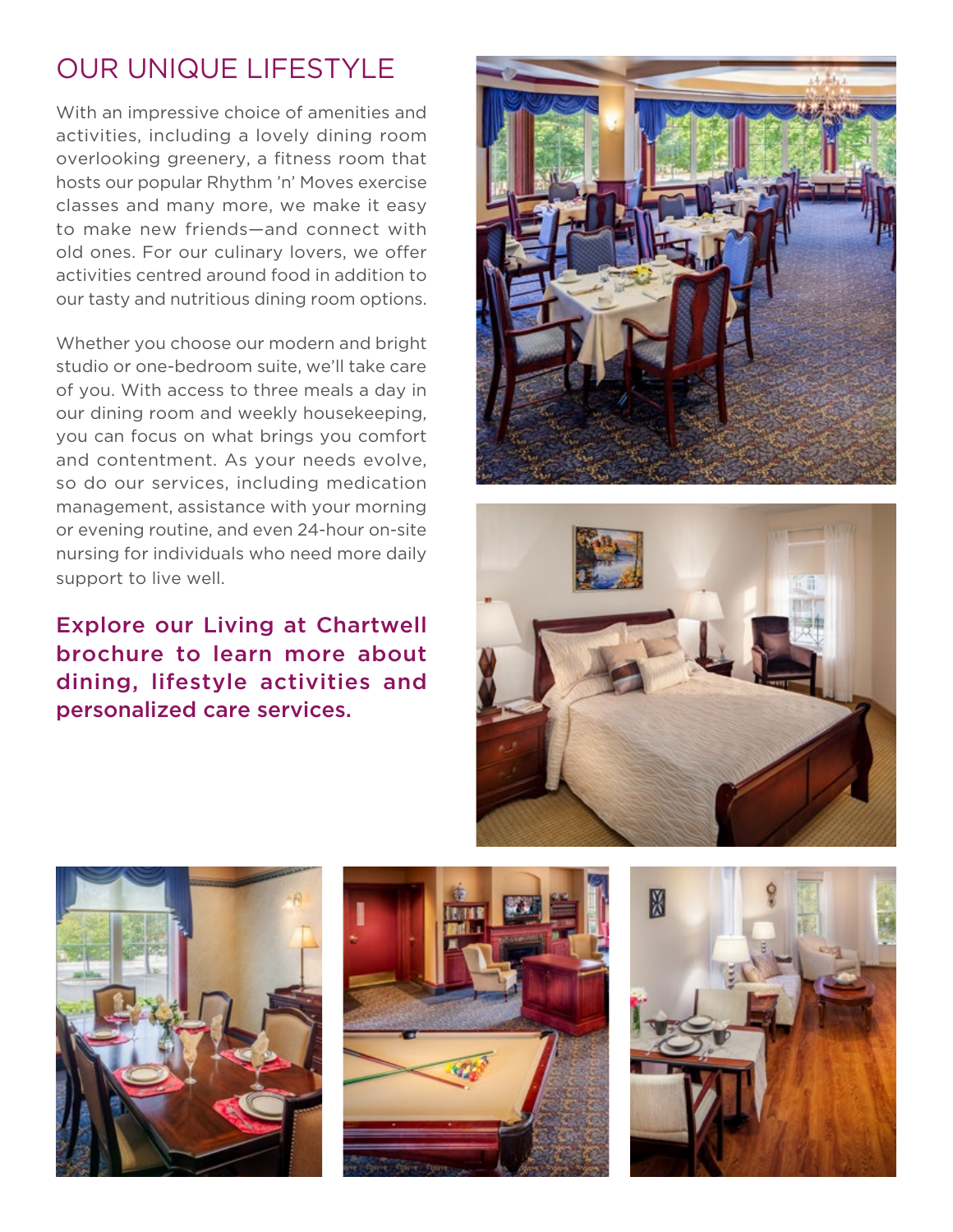# FACTS & FEATURES



| IN THE NEIGHBOURHOOD                                                                                                |                                                                           |                                                                    |
|---------------------------------------------------------------------------------------------------------------------|---------------------------------------------------------------------------|--------------------------------------------------------------------|
| Grocery stores<br>· Pharmacies<br>· Shopping                                                                        | • Restaurants<br>• Hospital<br>· Medical clinics                          | $\blacksquare$ Banks<br>• Transit<br>• Coffee shops                |
| <b>ACTIVITIES</b>                                                                                                   |                                                                           |                                                                    |
| • LiveNow program<br><b>Educational activities</b><br>• Cultural activities                                         | · Social and<br>recreational programs<br>• Day trips*<br><b>Exercise</b>  | • Live entertainment<br>• Live music events<br>· Gardening         |
| <b>DINING SERVICES</b>                                                                                              |                                                                           |                                                                    |
| · Diversified menu<br>• À la carte menu<br>• Meals for guests*                                                      | · Flexible dining times<br>• Themed dinners*<br>· Freshly-prepared snacks | · Special diets<br>accommodated<br>- Family dinner                 |
| <b>CARE SERVICES</b>                                                                                                |                                                                           |                                                                    |
| • Medication supervision/<br>administration*<br>• CareRx Pharmacy<br>Assistance with activities<br>of daily living* | • On-site Nurse<br>• Vitals monitored*<br>. Nightly security checks       | • Care Assist Program<br>• Visiting Physician*<br>• Companionship* |
| <b>AMENITIES</b>                                                                                                    |                                                                           |                                                                    |
| · Dining room<br>· Private dining room<br>· Bistro/cafe                                                             | • Chapel<br>• Activity room<br>· Fitness room                             | · Movie theatre<br>• Sun room<br>. Walking paths                   |